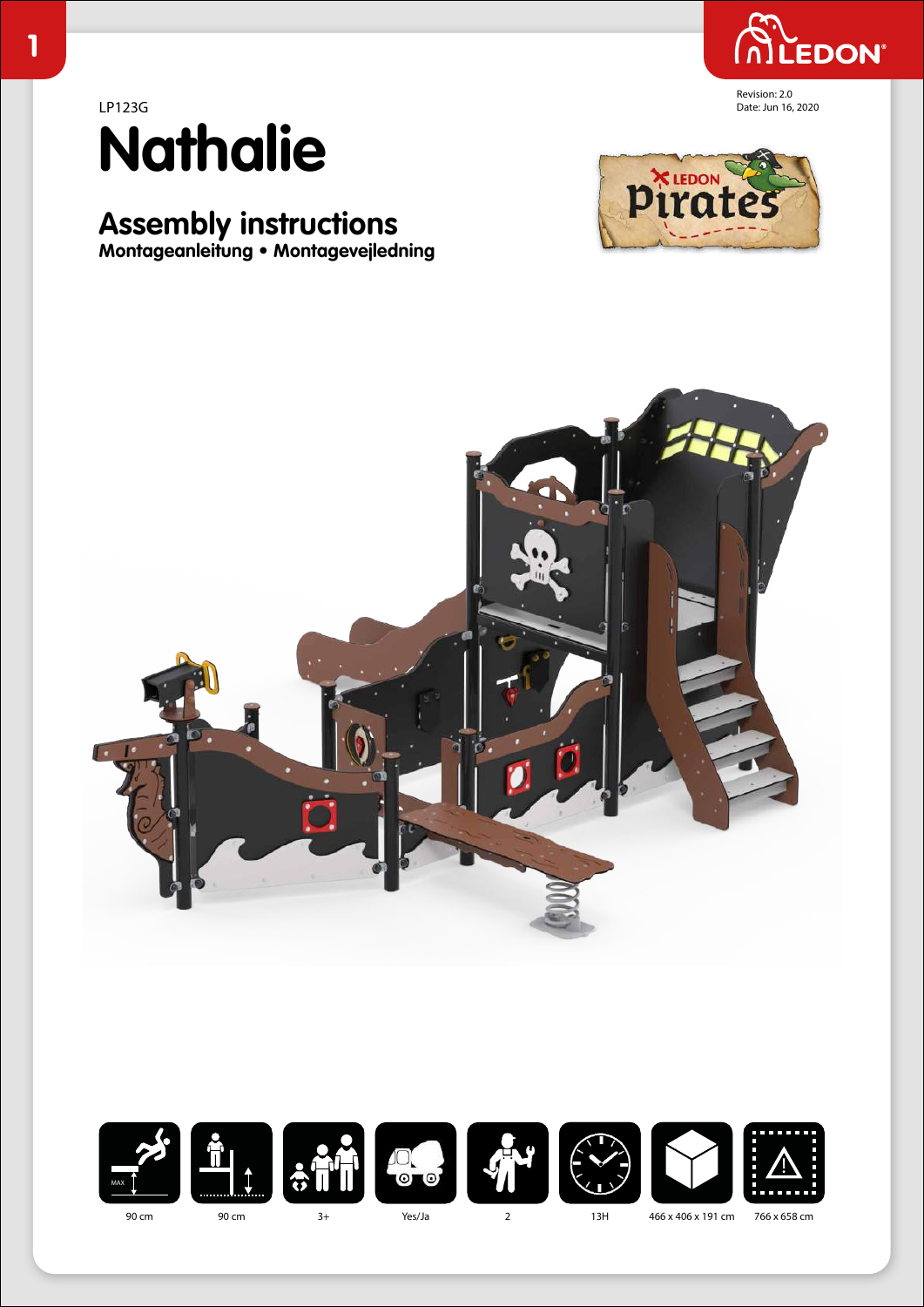

# **Good advice and tips**

#### **Ein paar gute Ratschläge und Tipps • Gode råd og vejledning**

- Take all components from the pallet and place them on the ground
	- Compare with components list is everything there?
	- Be at all times precise when measuring
	- Unpack one component at a time and assemble it
	- Usage of a water-level will increase precision
	- Fall protection is the very last thing to be installed along with the producer's label
- Alle Bauteile von der Palette nehmen und auf den Boden legen.
	- Anhand der Bauteileliste überprüfen, ob alle Teile vorhanden sind
	- Beim Abmessen generell präzise arbeiten
	- Ein Bauteil nach dem anderen auspacken und montieren
	- Die Benutzung einer Wasserwaage erleichtert die Montage
	- Die Fallschutzunterlage wird erst ganz zum Schluss verlegt dann, wenn das Produzentenetikett angebracht wird
	- Tag komponenterne af pallen og læg dem på jorden
		- Check efter komponentlisten om alle er med
		- Vær omhyggelig med afstande generelt
		- Pak én komponent ud af gangen og gør denne færdig
		- Vær omhyggelig med brug af vatterpas
		- Faldunderlag etableres til allersidst sammen med påsætning af mærkning med producent

**GB**

**D**

**DK**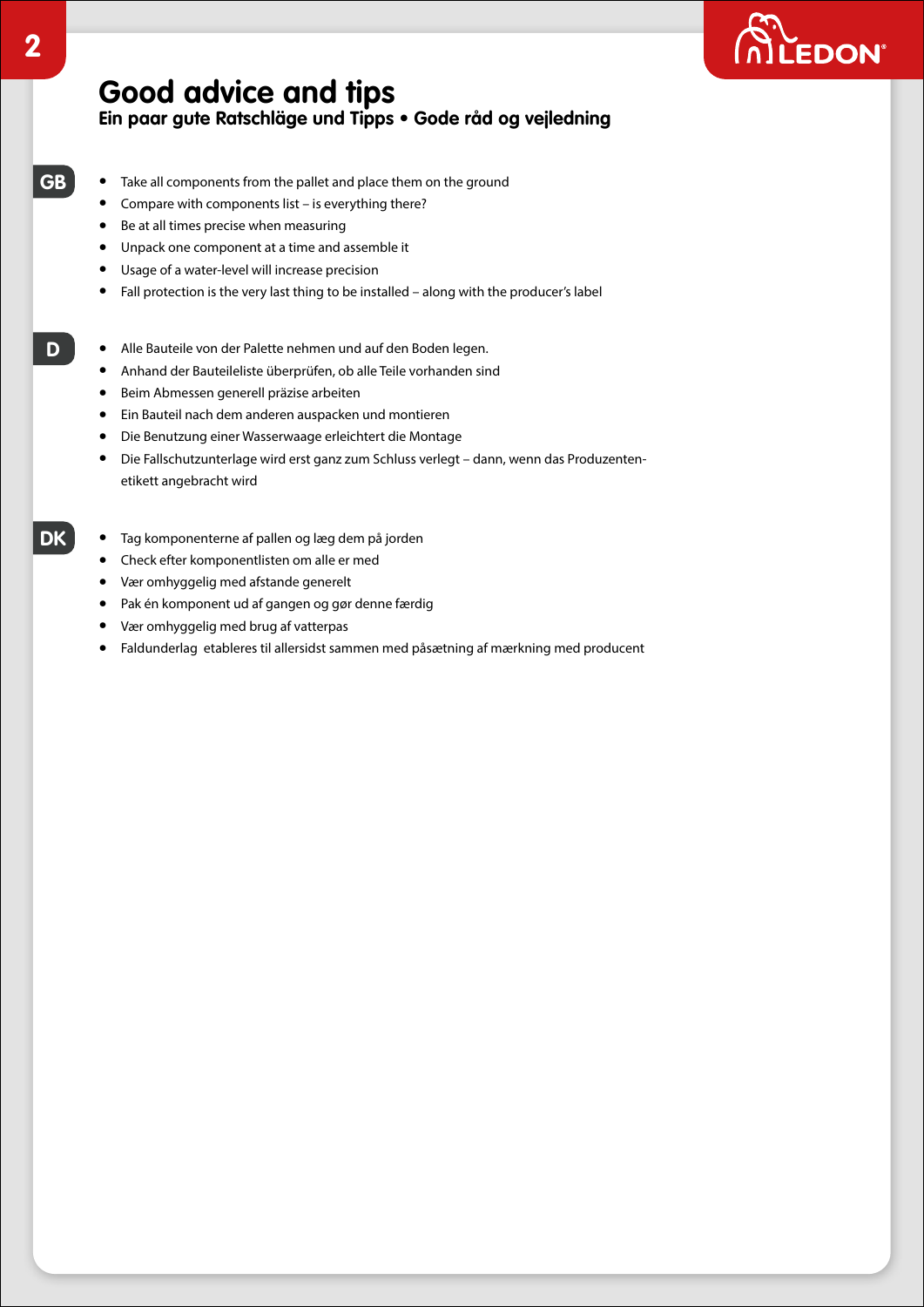

# **Clearance and safety surfaces**

**Platzbedarf und Fallschutzunterlage • Pladshensyn og faldunderlag**

Safety surface in accordance with EN 1176 Fallschutzunterlag gemäß EN 1176 Faldunderlag i overensstemmelse med EN 1176

|       | Height · Höhe · Højde | (*) Area • Fläche • Areal |
|-------|-----------------------|---------------------------|
|       | ≤60 cm                | 12.8 $m2$                 |
| в     | 90 cm                 | $18,03 \text{ m}^2$       |
|       | $***100$ cm           | 3,43 $m2$                 |
| Total |                       | $34.26 \text{ m}^2$       |

- (\*) Areas are accurately calculated values which are difficult to achieve in practice. Die Flächen haben die genaue berechneten Werte, aber sind schwer in Praxis zu erreichen. Arealerne er nøjagtigt beregnede værdier, som er vanskelige at opnå i praksis.
- (\*\*) Slide exit areas are equivalent to a height of 100 cm. Der Auslaufs Bereich der Rutsche, ist äquivalent eine Höhe von 100 cm. Rutsjebaneudløbsområder svarer til en højde på 100 cm.

#### Scale • Maßstab • Målstok 1:100

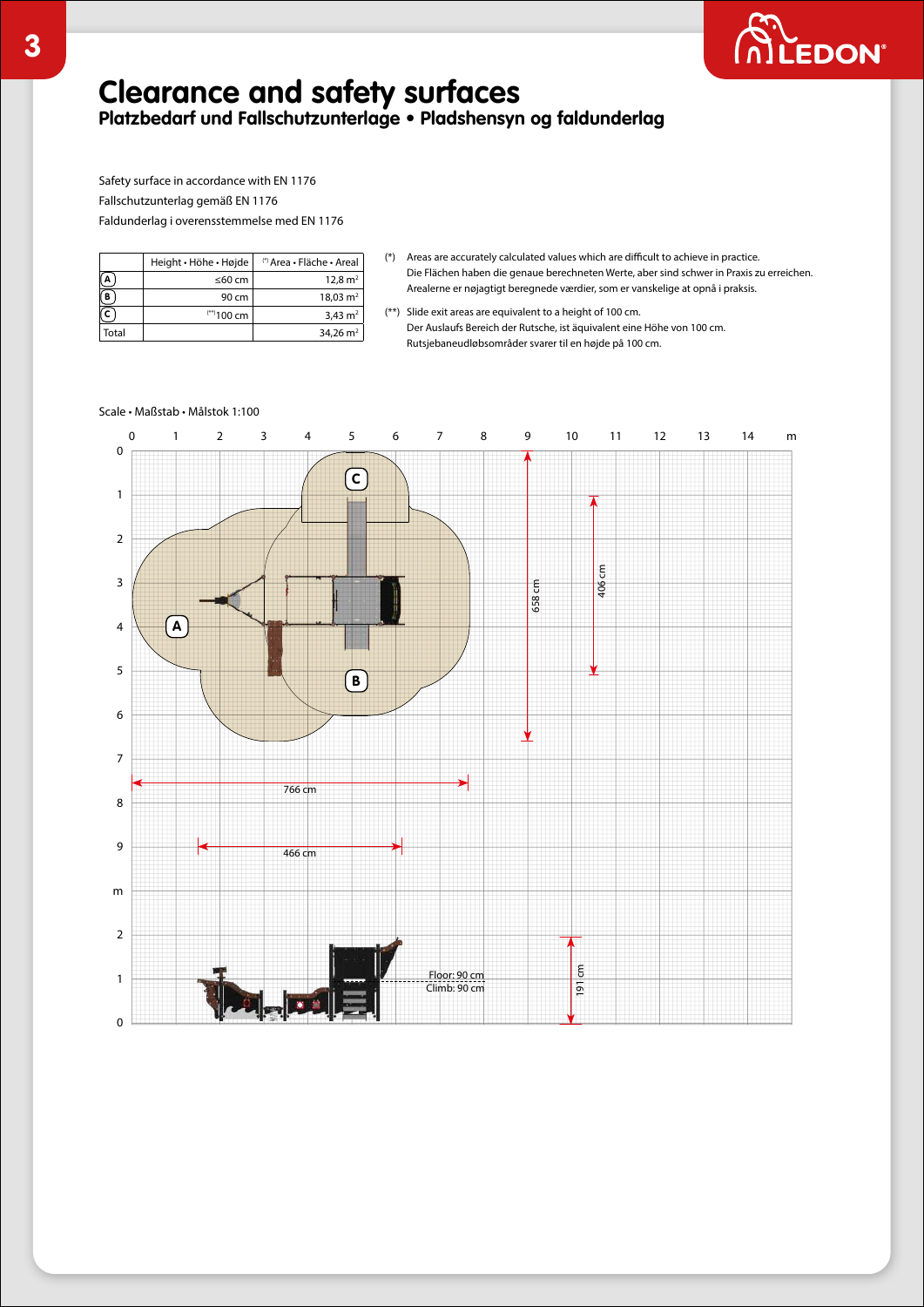

# **Components overview**

**Bauteileübersicht • Komponentoversigt**

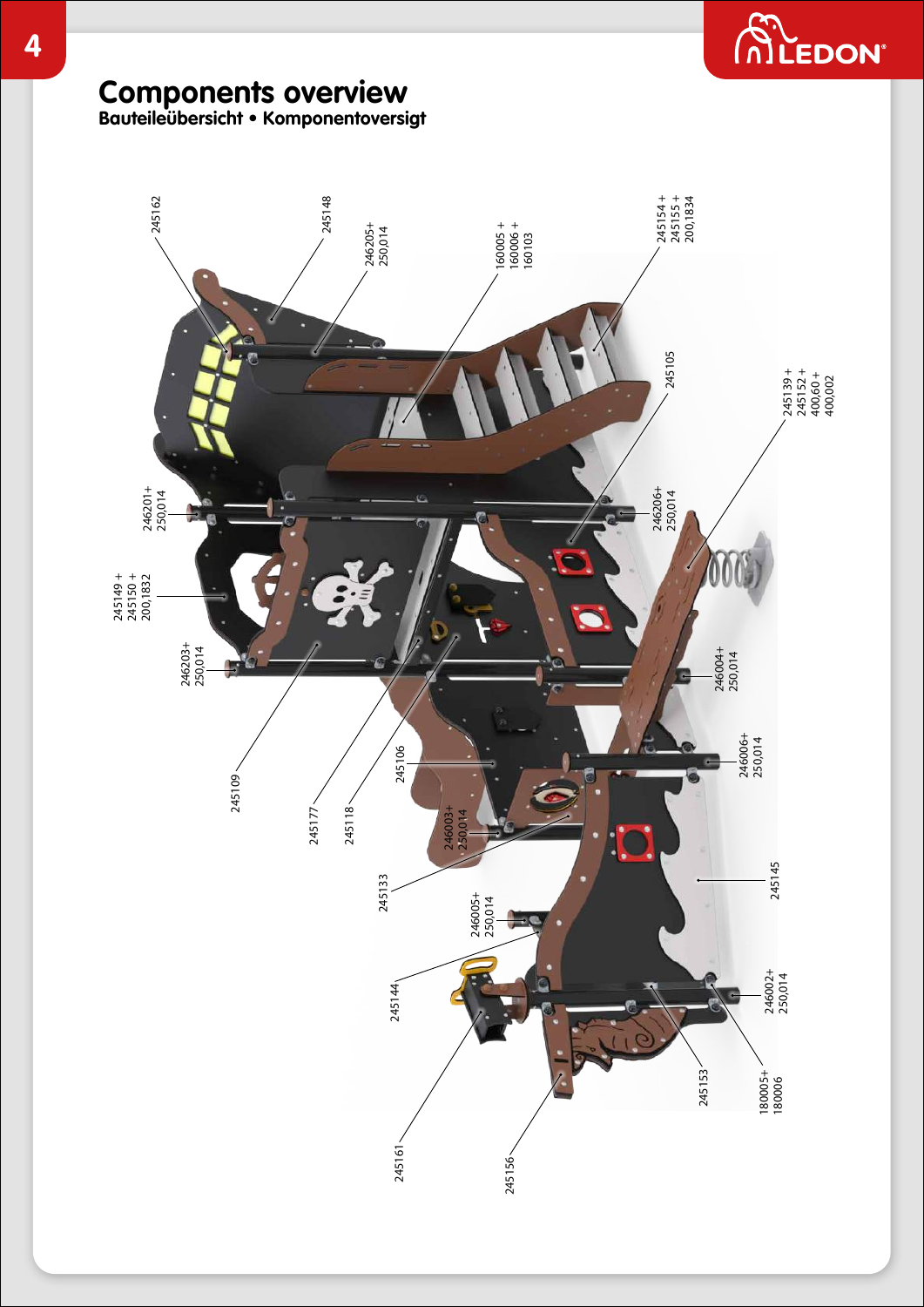

### **Site preparation Vorbereitung • Pladsforberedelse**

Digging depths • Grabtiefen • Gravedybder:



All holes with no other specified dimensions are Ø25 cm. Alle Bohrungen ohne anderen angegebenen Abmessungen sind Ø25 cm. Alle huller uden anden angivet dimension er Ø25 cm.

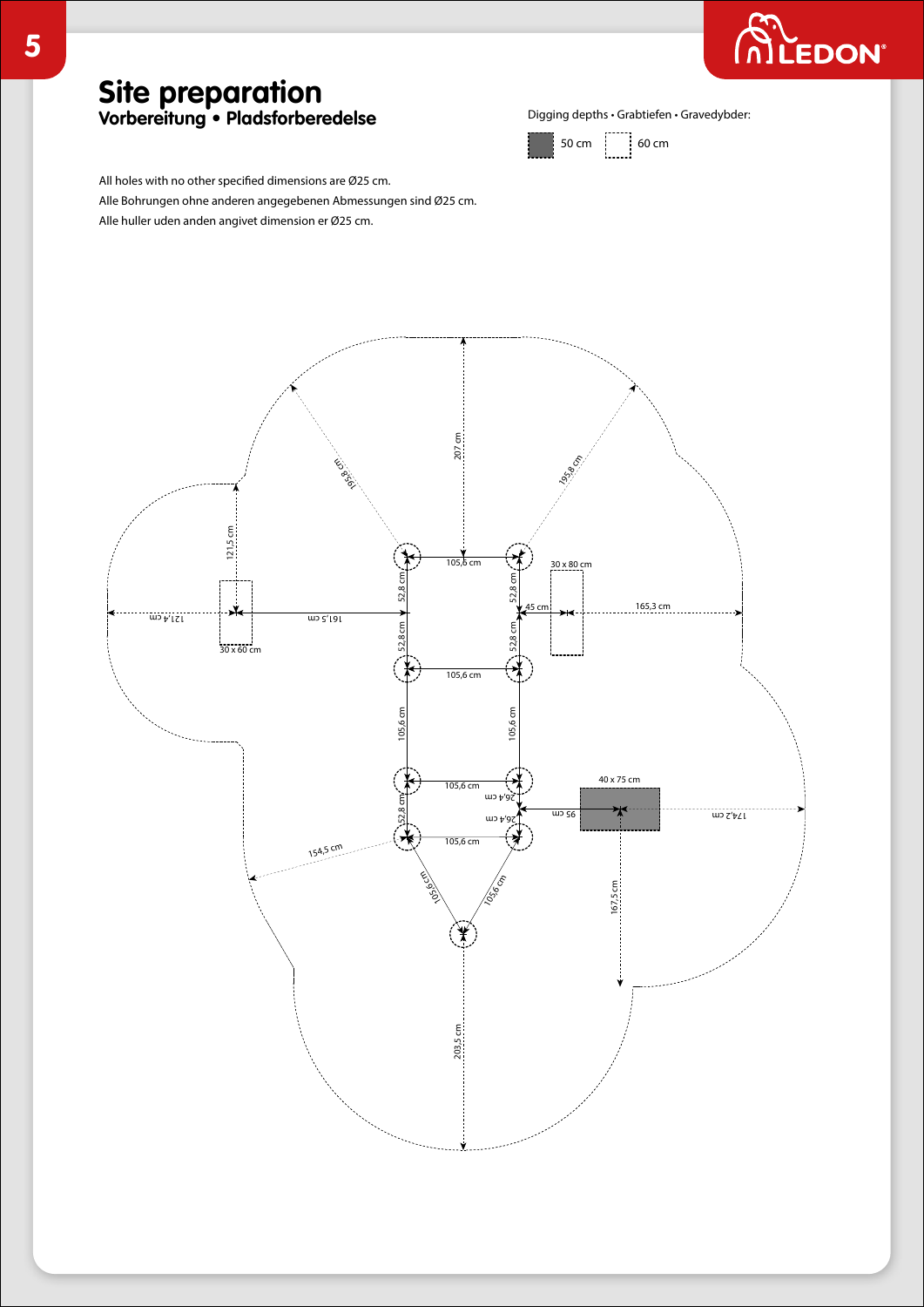





Die Zahlen in die Boxen referieren zu relevanten Montageprinzipien in separaten Kompendium. The numbers in the boxes refer to the relevant installation principles in separate compendium. Die Zahlen in die Boxen referieren zu relevanten Montageprinzipien in separaten Kompendium. The numbers in the boxes refer to the relevant installation principles in separate compendium. Numrene i boksene henviser til relevante montageprincipper i separat kompendium. Numrene i boksene henviser til relevante montageprincipper i separat kompendium.

**#**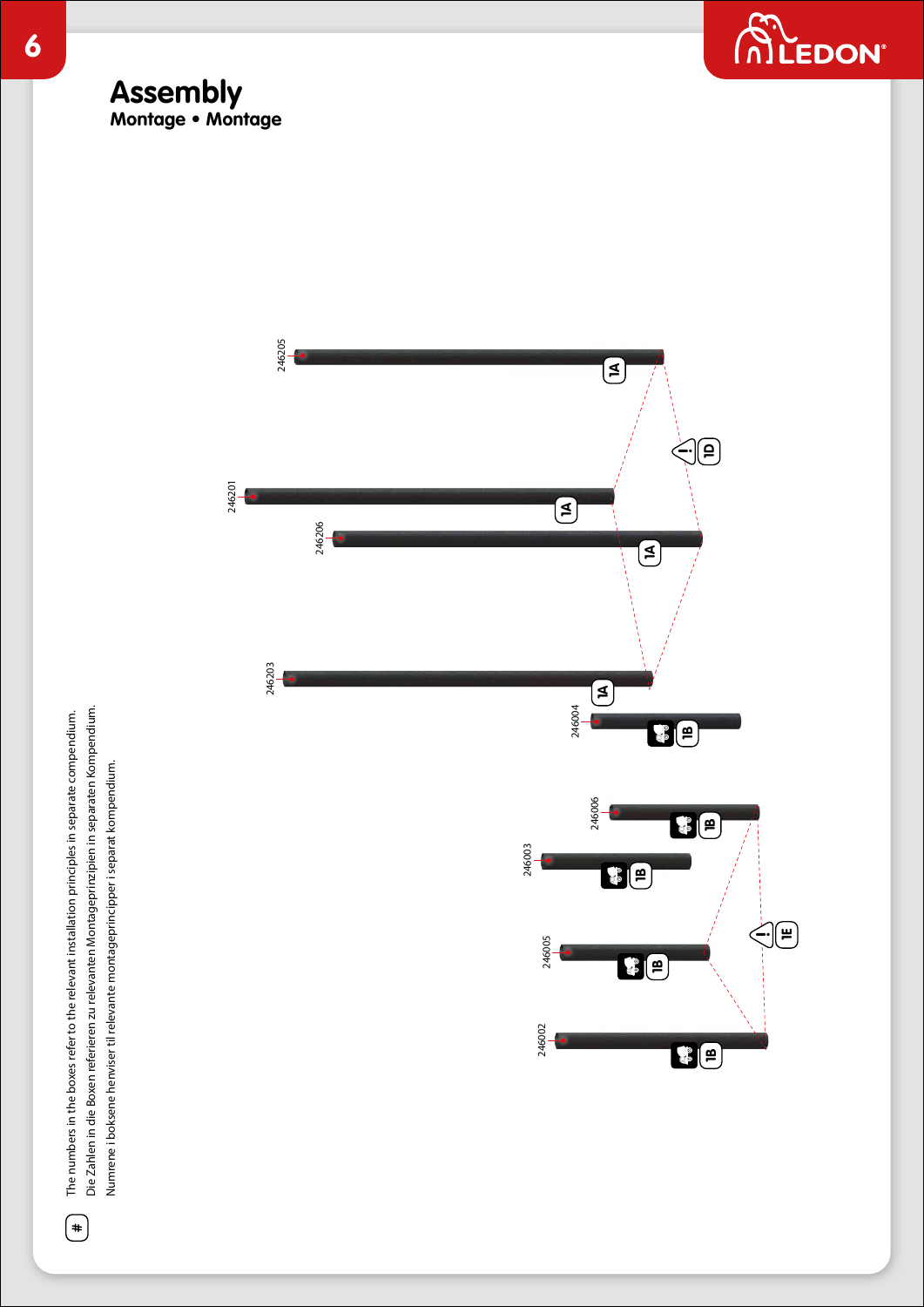

**7**

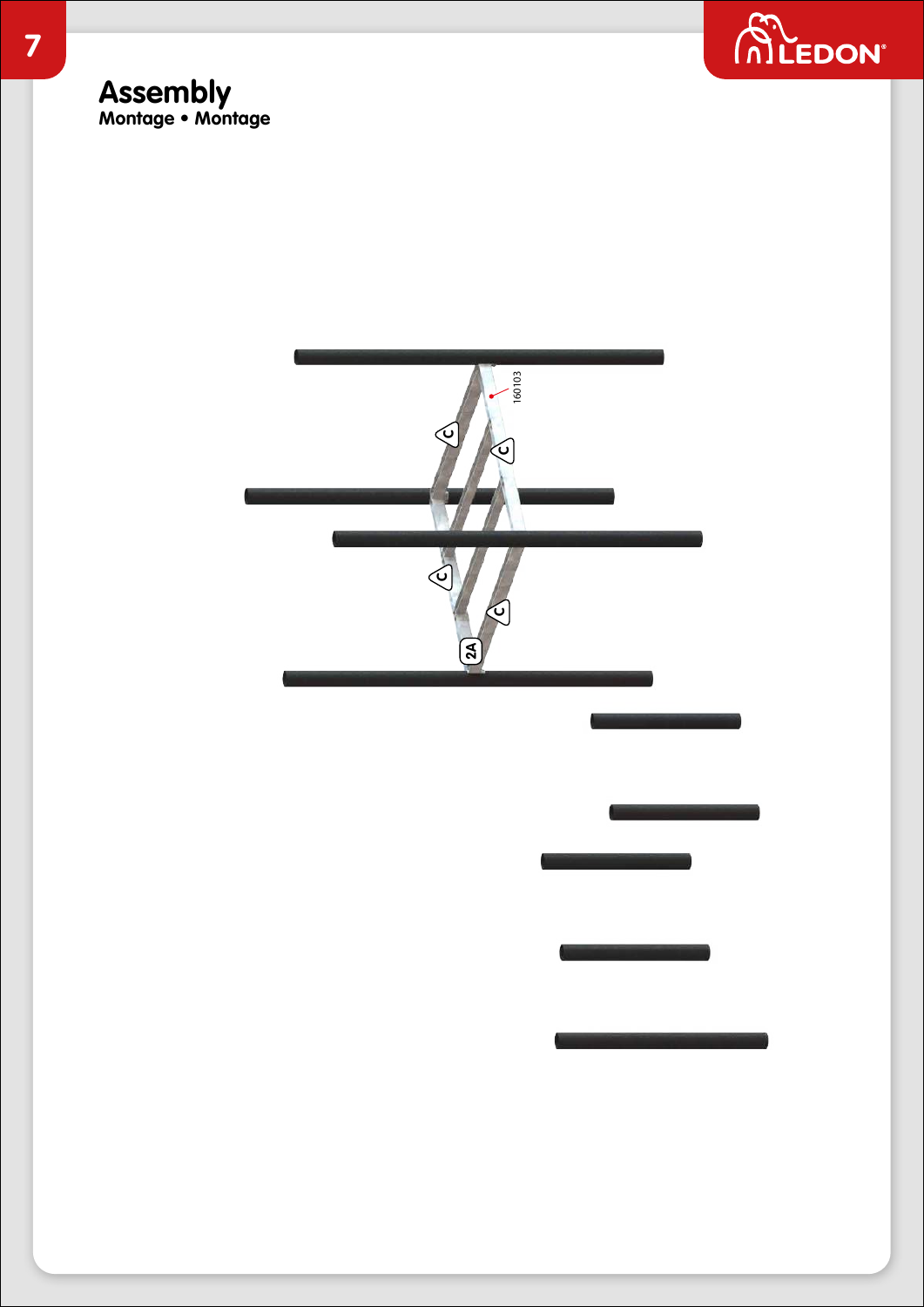



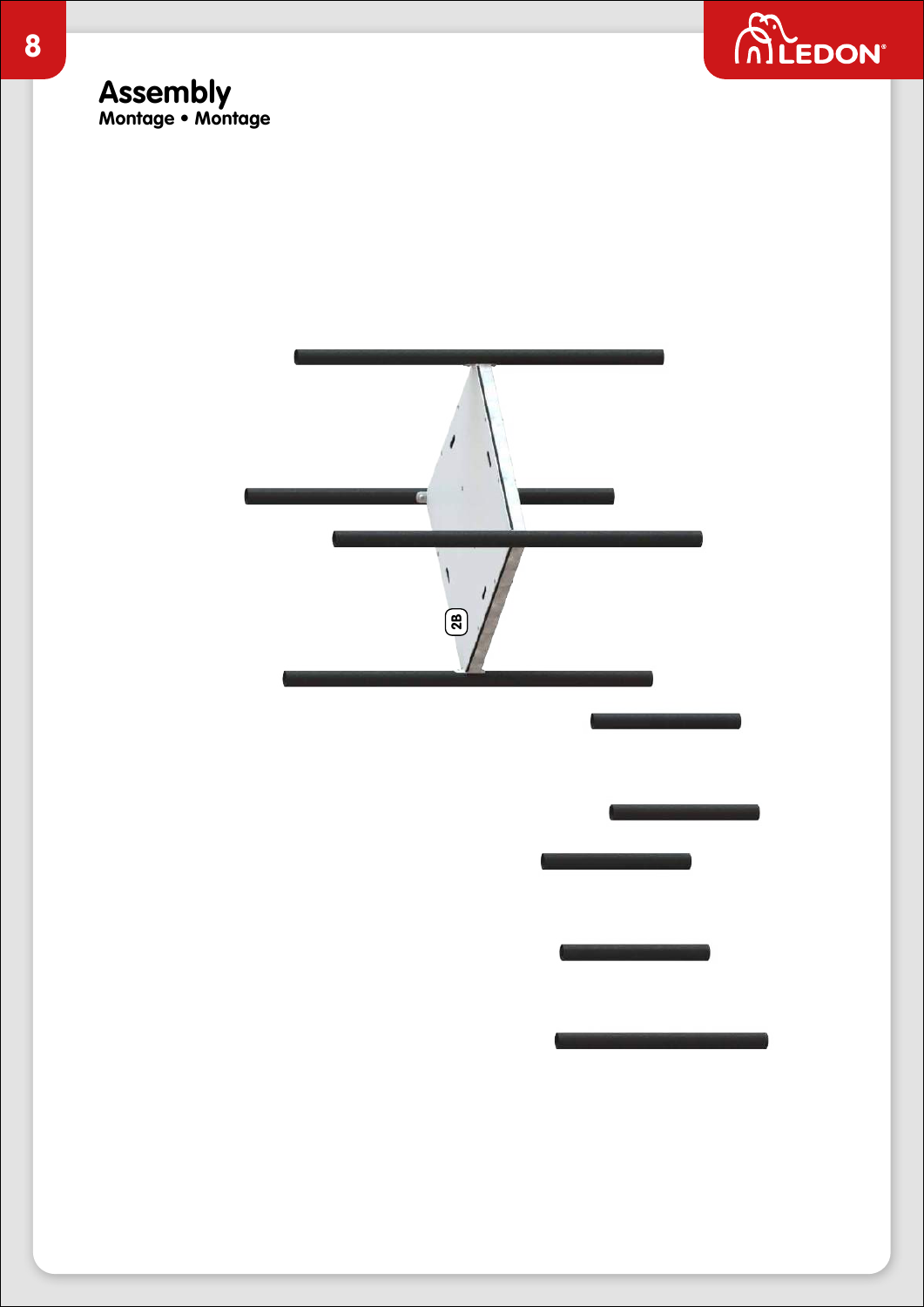



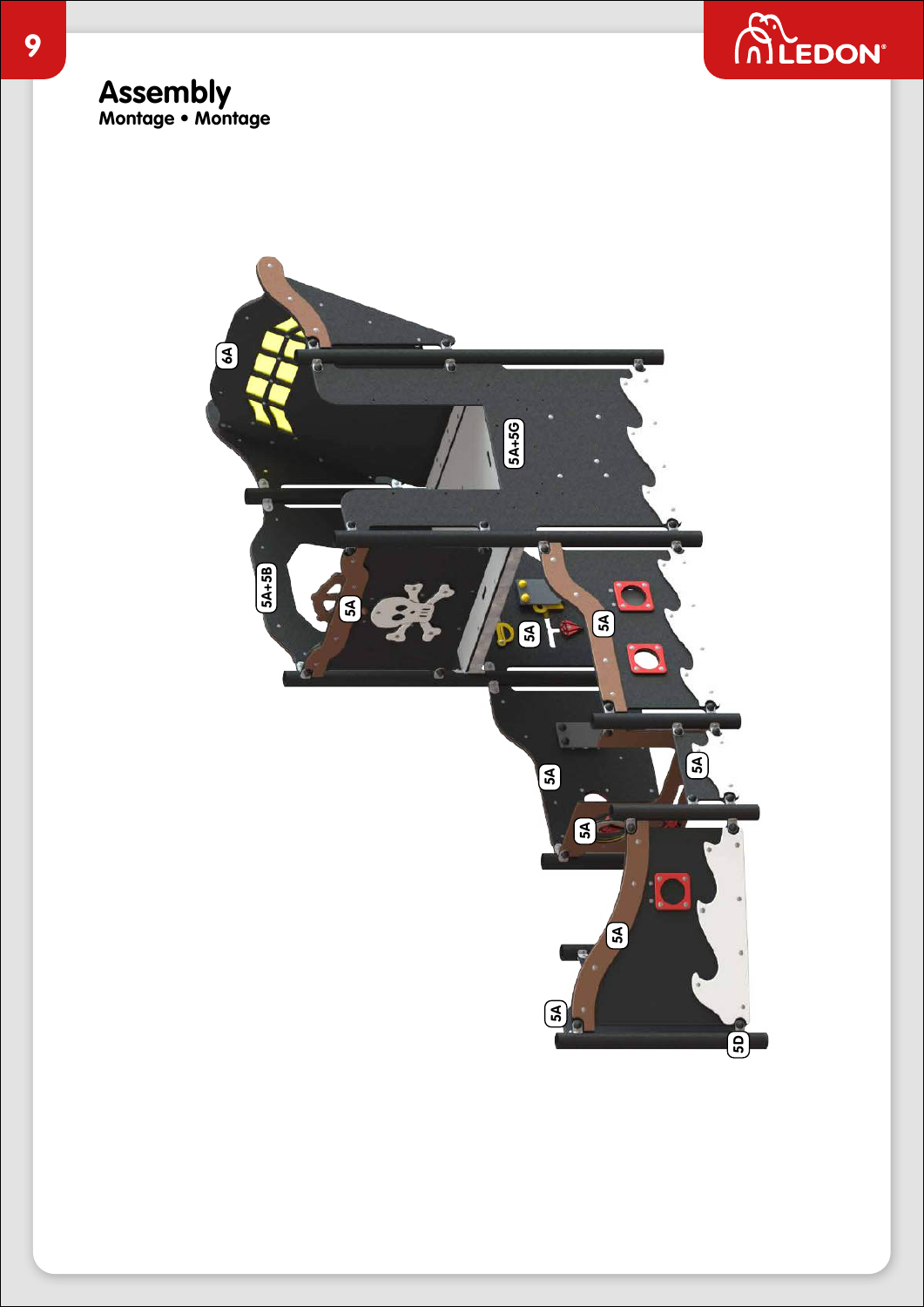

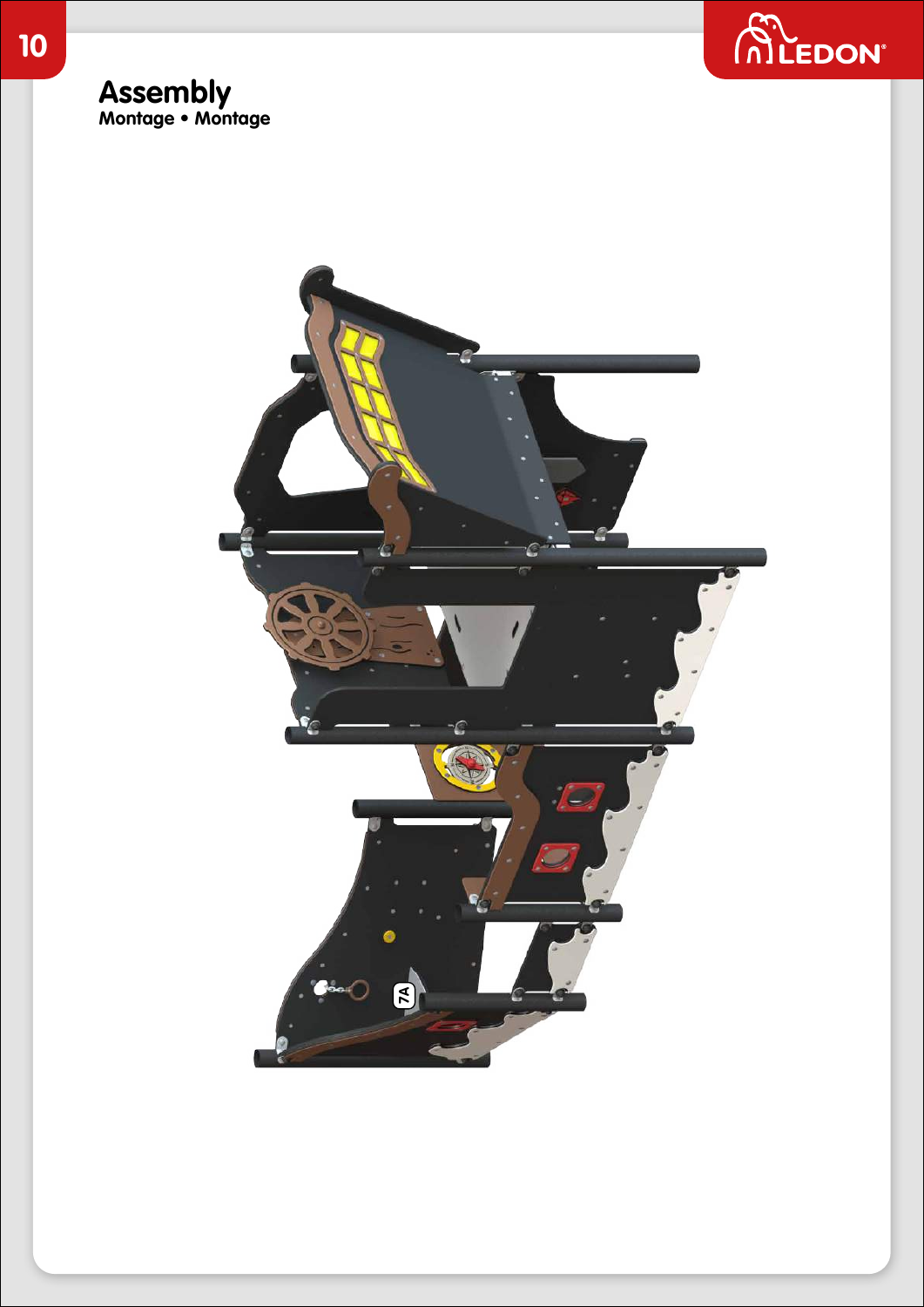

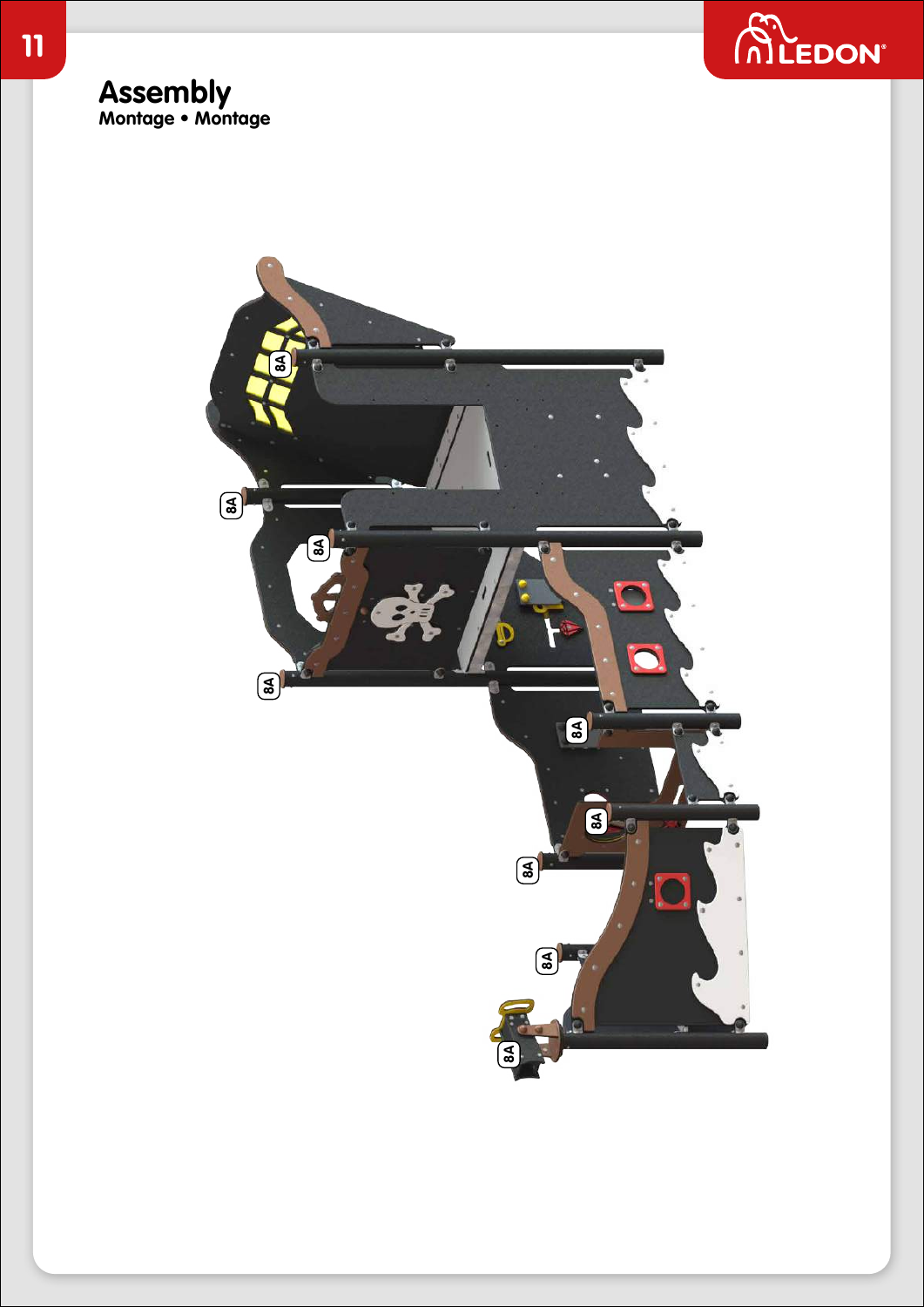

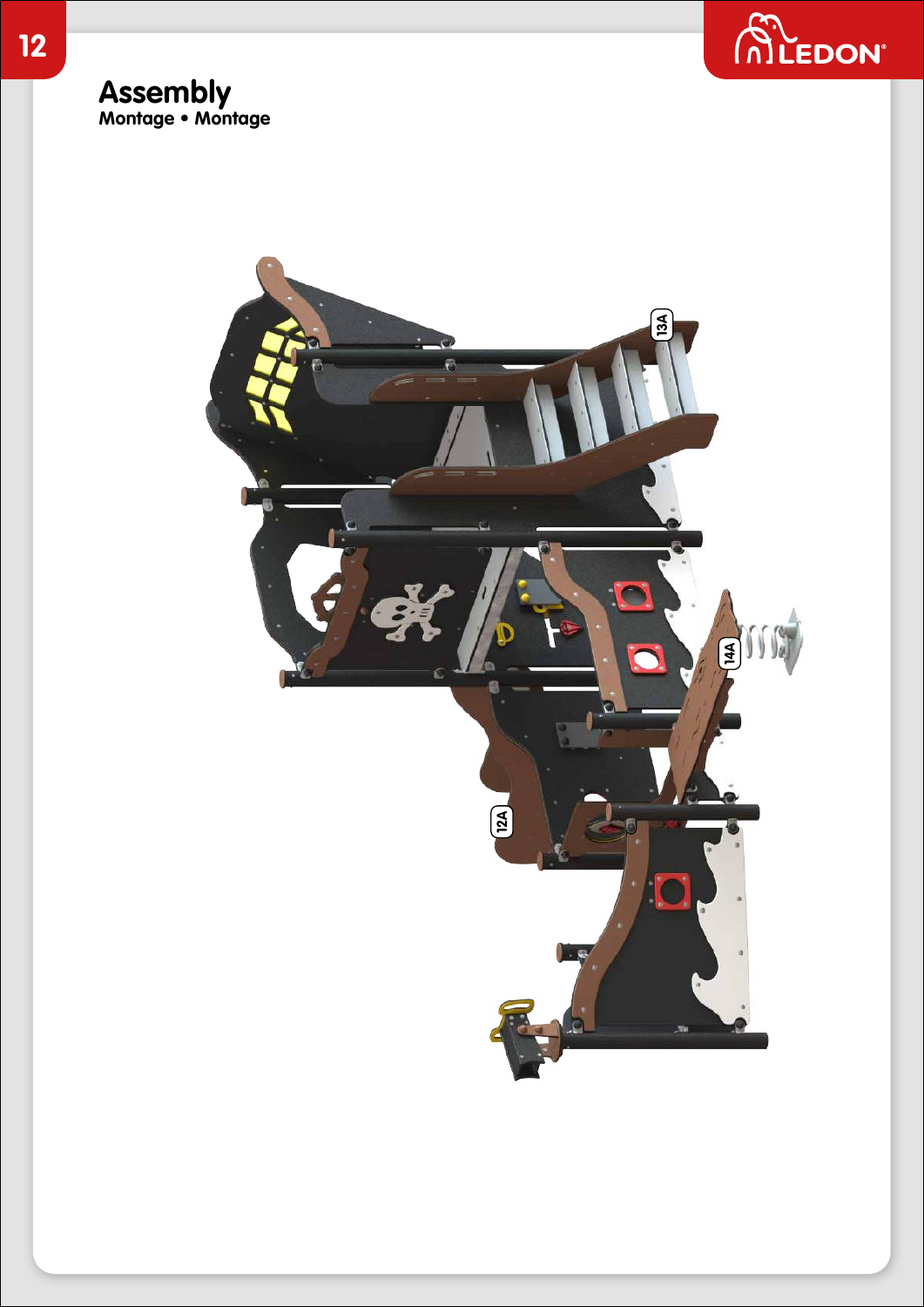